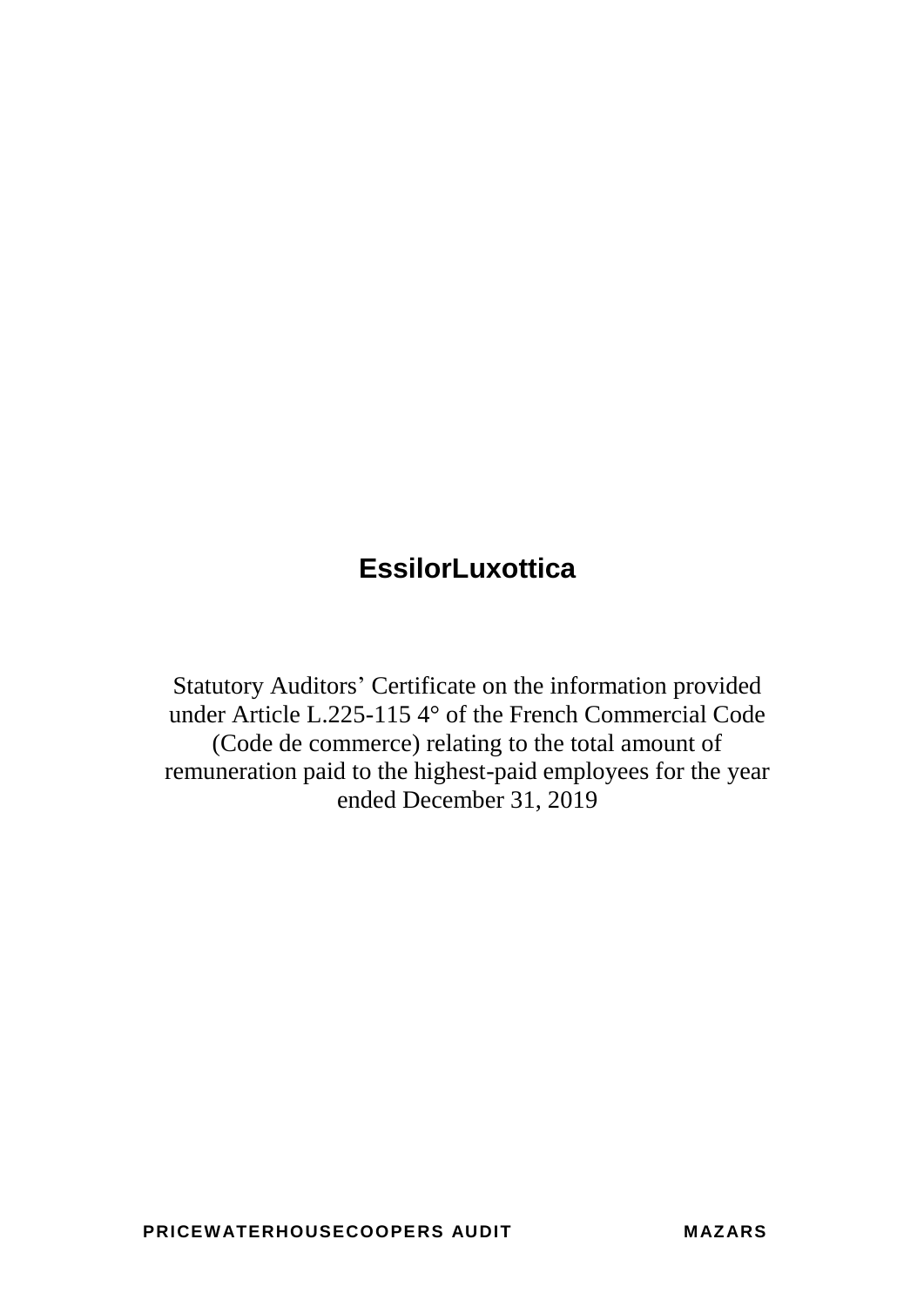Statutory Auditors' Certificate on the information provided under Article L.225-115 4° of the French Commercial Code (Code de commerce) relating to the total amount of remuneration paid to the highest-paid employees for the year ended December 31, 2019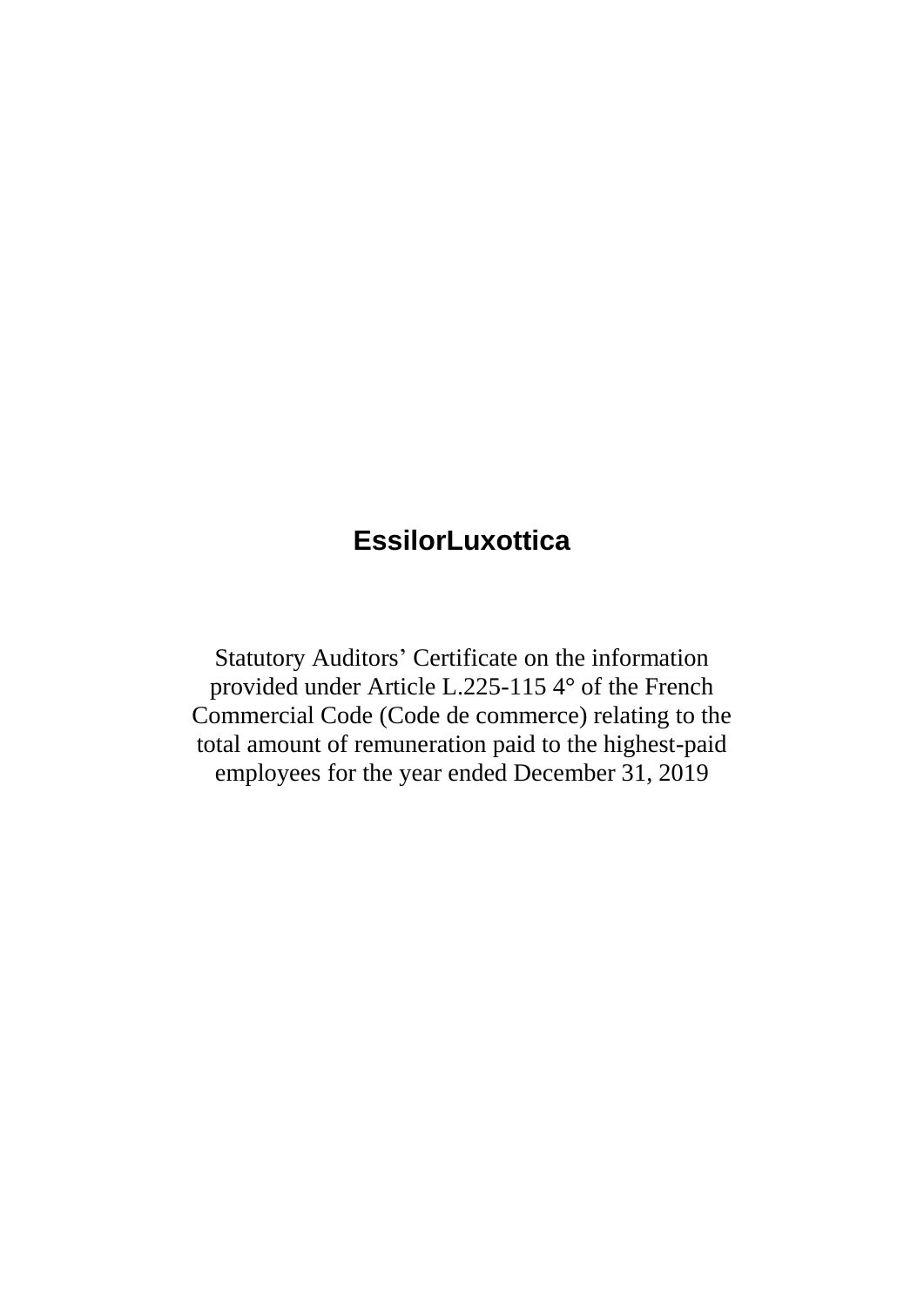*Certificate on the information provided under Article L.225-115 4° of the French Commercial Code (Code de commerce)*

*Shareholders' meeting of June 25, 2020.*

*This is a free translation into English of the auditors' certificate issued in the French language and is provided solely for the convenience of English speaking readers. This certificate should be read in conjunction with, and is construed in accordance with, French law and professional standards applicable in France.*

*Statutory Auditors' Certificate on the information provided under Article L.225-115 4° of the French Commercial Code (Code de commerce) relating to the total amount of remuneration paid to the highest-paid employees for the year ended December 31, 2019*

To the Shareholders,

In our capacity as statutory auditors of your company and pursuant to Article L.225-115 4° of the French Commercial Code (Code de commerce), we have prepared this certificate on the information relating to the total amount of remuneration paid to the highest-paid employees for the year ended December 31, 2019, as indicated in attached document.

This information has been prepared under the responsibility of Mr. Leonardo Del Vecchio, Chairman and Chief Executive Officer, and Mr. Hubert Sagnières, Vice-Chairman and Chief Executive Officer. It is our responsibility to attest this information.

In the context of our role as statutory auditor, we have audited the financial statements of your company for the year ended December 31, 2019. Our audit was conducted in accordance with professional standards applicable in France, and was planned and performed for the purpose of forming an opinion on the financial statements taken as a whole and not on any individual component of the accounts used to determine in the information. Accordingly, our audit tests and samples were not made with this objective and we do not express any opinion on any components of the accounts taken individually.

We performed the procedures that we considered necessary in light of the professional guidance issued by the French Institute of statutory auditors (Compagnie nationale des commissaires aux comptes) relating to this assignment.